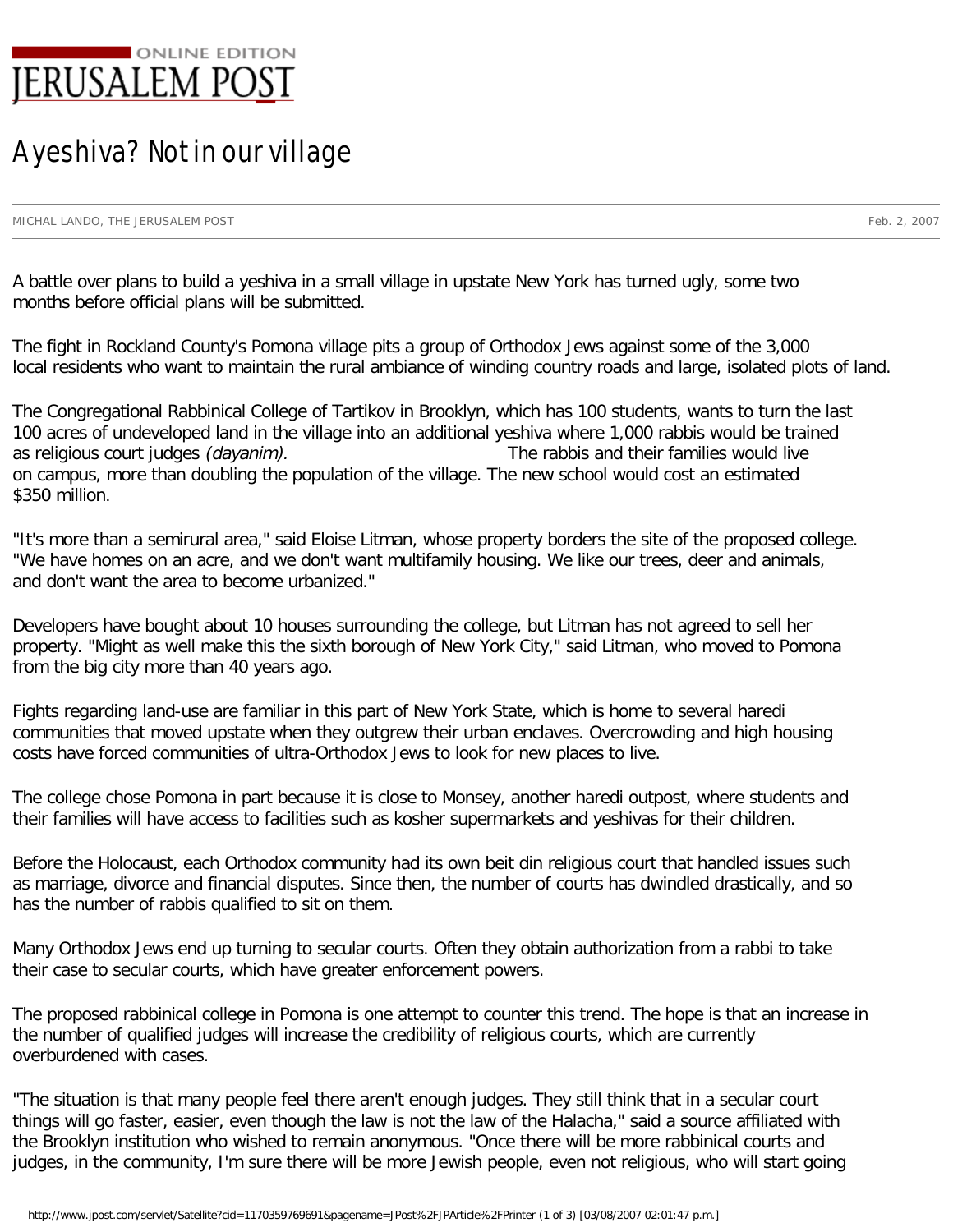to rabbinical courts to be judged according to the Halacha."

A beit din is composed of three Jewish men, at least one of whom must be highly knowledgeable in Halacha. However most people seeking a beit din, especially in high-profile cases, expect all three to be experts, which can be very difficult to find.

For courts that handle complex monetary cases, dayanim are required. A dayan has an additional ordination (*yadin yadin*  $\qquad \qquad$ ) that allows him to serve on such courts and adjudicate complicated cases.

The rabbis to be trained at the college would train to become dayanim so that they could serve on such courts. Unlike in the secular legal system, rabbinic courts and judges have no formal accreditation system. Courts and judges establish reputations solely by word of mouth, according to Yosef Rapaport, who works for a rabbinic lawyer.

"The college is a fantastic idea," he said. "It is long, long overdue. Real people are hurting and there is an outcry of delayed justice." Some cases involving large sums of money can take up to two years to be heard, according to Rapaport.

The case loads at rabbinic courts have been steadily growing over the years, according to Rabbi Yona Reiss, the director of Beth Din of America in New York.

"Given the contemporary commercial marketplace, they need to be run with a sense of professionalism and responsibility that gives a comfort level to all parties," said Reiss. "People come with the knowledge they are following halachic obligations and receiving the benefit of services that are responsive to their needs."

But if the village has its way, the new college won't make it past the planning stages.

The college's building site, bought for \$13m., was used for an Orthodox summer camp before being sold to Yeshiva Spring Valley, and now to the college. All three owners have been prevented from developing intended projects, according to Paul Savad, the lawyer who is handling the case for the college.

Each time, village officials made it difficult to develop the property, Savad said.

The latest obstacles involve last week's changes to the village zoning laws, which limit the size of college dormitories to 20 percent of the total area of the college. This means a 2,800 square meter school like the proposed college would only be able to build 17 dormitory rooms, according to Savad.

"Their intent is to try to exclude the Orthodox community from occupying the property," said Savad. "But we have people who will not give up on their right to use the property."

Doris Ulman, the village attorney, denies any such allegations. "Fine tuning is all we did," she said. "We simply clarified the laws and took out the ambiguities."

The changes, Ulman said, "have no bearing" on the proposed project. She also said Savad's dormitory calculations were "totally off," in part because he underestimated the size of the proposed college.

"Our law is very similar to laws that you will see in any other town and village," said Ulman.

The college is gearing up for what it expects will be a heated fight for the right to develop the land. It has hired Roman Storzer, an expert on the federal Religious Land Use and Institutionalized Persons Act (RLUIPA), which states that municipal regulations cannot impose a substantial burden on religious practices. It also hired John Stepanovich, who has worked on similar cases in Airmont, New York.